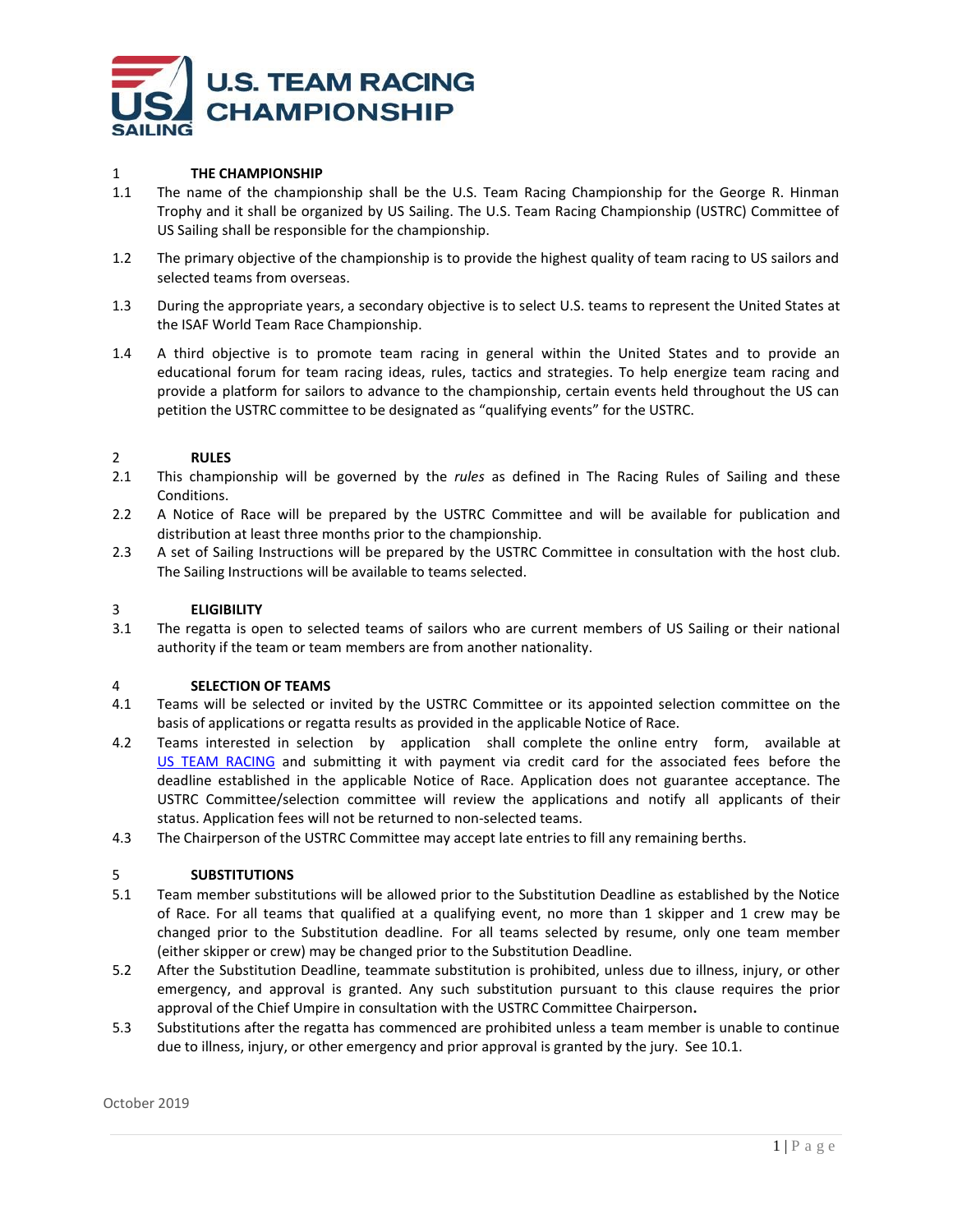

# 6 **LIABILITY AND DAMAGE**

- 6.1 Contestants are not covered by any insurance provided by the host club, and should have or seek their own coverage for personal goods and liability protection.
- 6.2 Responsibility for damage to boats or to other property will be determined by the designated member of the organizing authority and all crews entering will be bound by that determination.

# 7 **REGATTA SCHEDULE AND PRACTICE SAILING**

- 7.1 This championship will be scheduled as a three- or four-day event, preferably including a weekend. The day prior to the regatta may be used as an optional practice session at the discretion of the organizing authority. Competitors are not required to be present for any practice sessions. Registration and a competitor meeting will take place early on the first day of racing, and racing will commence as soon as possible following that meeting.
- 7.2 No competitors, except those representing the host club, will be permitted to practice at the site of the championship before the optional practice day.

# 8 **FORMAT AND NUMBER OF RACES**

- 8.1 The format of the event will be dependent on the number of registered teams, the number of available boats, and subject to anticipated wind and weather conditions. The intended format may be a single or multiple round robins of all teams, or teams may be split into groups for a preliminary round robin or ladder elimination format, potentially followed by a championship round robin or knock-out elimination. The format to be attempted will be announced at the competitor meetings and posted on the Official Notice Board with any contingency arrangements.
- 8.2 If extraordinary circumstances preclude the possibility of completing any type of round robin series, the USTRC Committee Chairperson in consultation with the jury and the regatta chairperson, may terminate or alter the format in progress, and institute a single or double elimination ladder format, or make whatever arrangements necessary to conclude the championship and declare a winner.

# **9 MINIMUM AND MAXIMUM COMBINED CREW WEIGHT, WET CLOTHING, AND WEIGHT JACKETS**

- 9.1 The combined weight of the entire six-person team shall not be less than 870 pounds. The team shall carry penalty weight if the combined weight fails to meet the minimum. Penalty weight will be one pound of corrector for each pound of weight less than 870lbs. Penalty weights shall be distributed amongst the boats of a team to make the combined weight of skipper and crew of each of the three boats as even as practicable. The jury, on request, may approve a more equitable distribution.
- 9.2 Providing penalty corrector weights shall be the responsibility of the competitors. Only water in sealed jugs shall be acceptable. Competitors will carry the penalty corrector weights in every race, from boat to boat, and shall secure them in the cockpit of each boat.
- 9.3 Competitors shall be weighed by a member of the organizing authority on the scale provided to determine combined weight. Competitors will be weighed in swimming attire or light clothing with empty pockets.
- 9.4 Competitors shall not wear wet clothing for the purpose of increasing weight. Water bottle or weight jackets are prohibited. Clothes worn on the water must be reasonable in terms of weather conditions, and all clothes worn for additional warmth shall be worn inside foul weather gear.
- 9.5 The spot checks of team weights may be made during the regatta for compliance.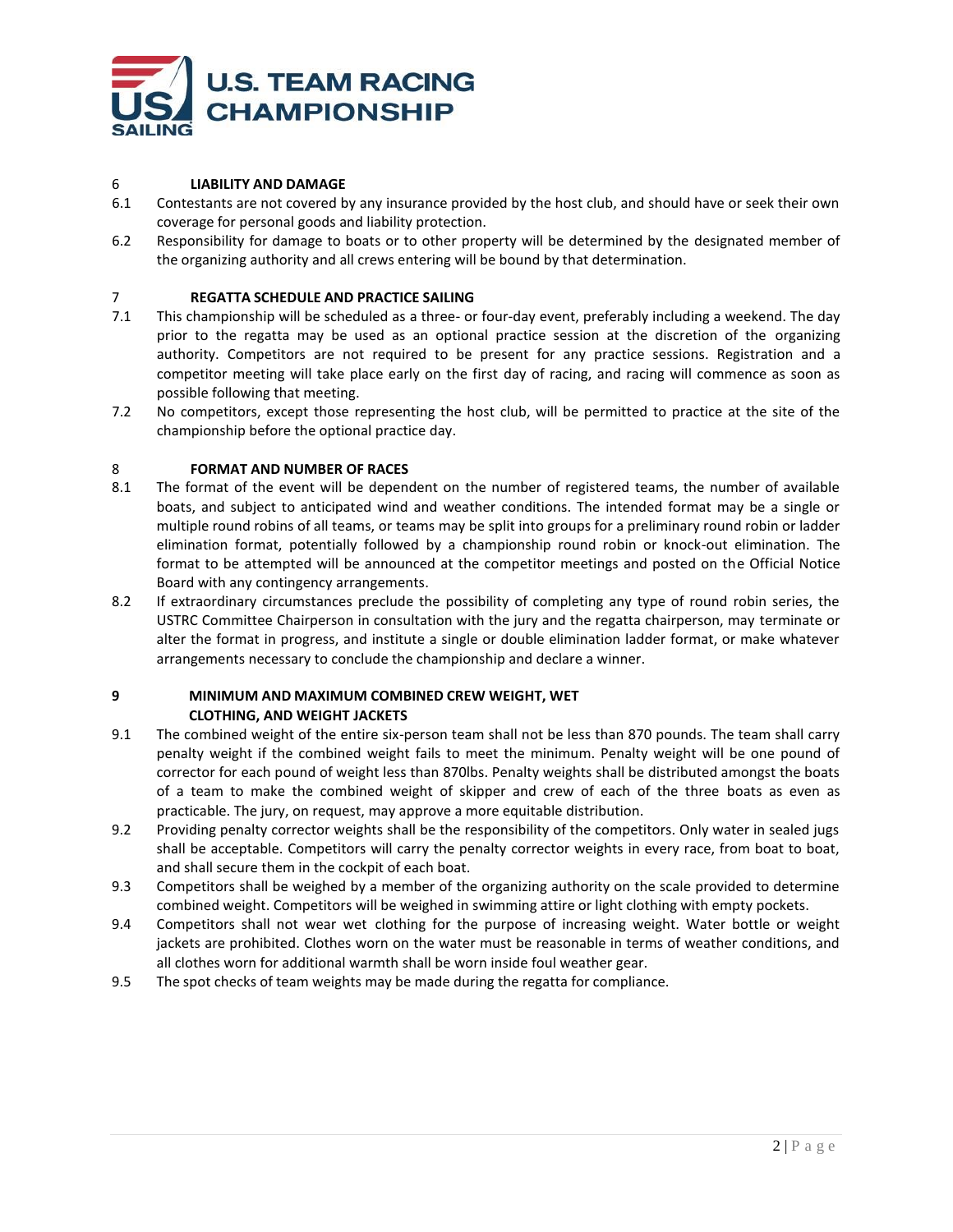

9.6 Penalties for violation of Section 10 shall be set forth in the Sailing Instructions.

# 10 **SCORING**

10.1 Scoring will be in accordance with RRS D4.

### 11 **UMPIRING**

11.1 The regatta will be officiated by on-the-water umpires. The Chief Umpire for the event must be a US Sailing certified umpire.

## **HOST CLUB CONDITIONS**

## 1 **ENTRY FEES**

1.1 The USTRC Committee shall approve the entry fee and all other assessed fees based on a reasonable estimate of the costs including, but not limited to; race management, trophies, meals, Chairperson's expenses, transportation, printing and publicity. The intention of the committee is that the host club and US Sailing break even in the hosting of the championship. However, the entry fees should not be expected to cover the entire cost of running the event.

## 2 **BOAT INSURANCE AND DAMAGE DEPOSITS**

2.1 Each team will be required to file a credit card number with the organizing authority to cover all damage that is assessed to that team as determined by the designated member of the organizing authority (or manufacturer's representative when so assigned) and the outcome of the umpire calls, if any.

### 3 **POWERLINE HAZARDS**

3.1 This championship will only be conducted at a site free of powerline hazards.

### 4 **JURY AND UMPIRES**

- 4.1 The terms "jury", "umpire" and "protest committee" are used synonymously except where context requires otherwise.
- 4.2 Judges and umpires will be used where possible.
- 4.3 The jury will decide all protests and determine all matters not covered by these Conditions and the Sailing Instructions.
- 4.4 Appropriate umpire boats shall be provided, with sufficient boats to allow for a back-up boat. The type of boats proposed must be detailed in the submission to host the event and must be reviewed with the Chief Umpire before final selection of the site.
- 4.5 Umpires will be housed and fed by the host organization.

### 5 **RACE COMMITTEE**

5.1 The race committee will be appointed by the host club. The race committee will be lead by a principle race officer certified by US Sailing of at least a Regional Race Officer level as defined in US Sailing Regulation 10.01A. The USTRC Committee may appoint a Race Management Coordinator to help with course set-up, wind shifts and race coordination.

### 6 **COURSE**

- 6.1 The course will be as described by the Sailing Instructions.
- 6.2 The length of the course should vary depending on the type of boat used and the wind strength. Conditions permitting, each race should take between 7-12 minutes to sail, although variance with this condition shall not be grounds for redress.

### 7 **PRIZES**

7.1 The winning team shall be awarded the George R. Hinman Trophy.